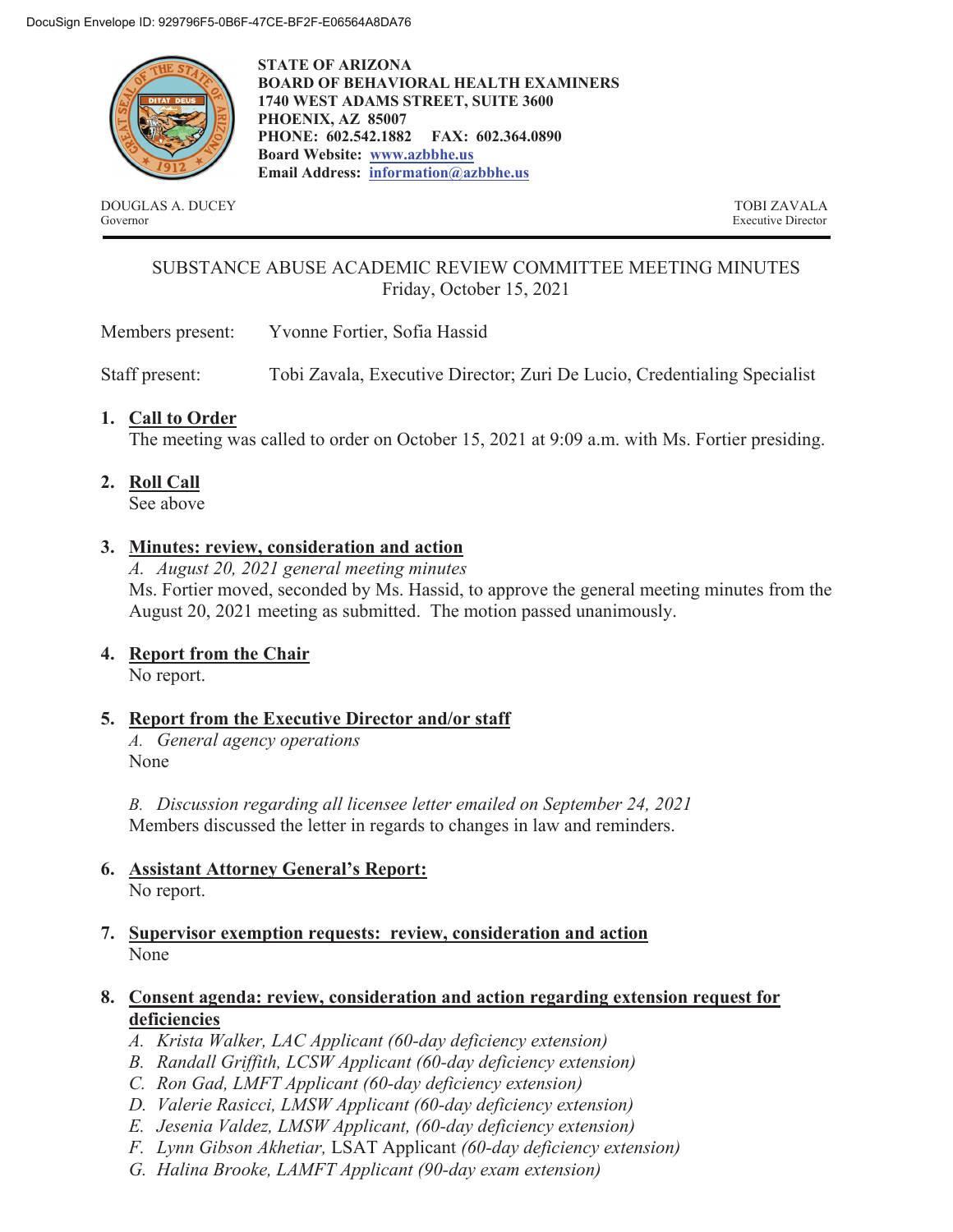Ms. Hassid moved, seconded by Ms. Fortier, to approve consent agenda items A & B and D through G. The motion passed unanimously.

The committee tabled consent agenda item C.

#### **9. Exam extensions and/or exam accommodation request: review, consideration and action**  None

#### **10. Applications for licensure: review, consideration and action**

*A. Review, consideration, and possible action regarding applications for licensure* 

Ms. Fortier moved, seconded by Ms. Hassid, to recommend to approve Jennifer Govan and Raymee Nichols as Licensed Independent Substance Abuse Counselors. The motion passed unanimously.

Ms. Fortier moved, seconded by Ms. Hassid, to recommend to approve Brittany Stevens as a Licensed Associate Substance Abuse Counselor upon receipt of a passing score of the required exam. The motion passed unanimously.

Ms. Fortier moved, seconded by Ms. Hassid, to recommend to approve Valentine De Anda as a Licensed Substance Abuse Technician upon receipt of a passing score of the required exam. The motion passed unanimously.

Ms. Fortier moved, seconded by Ms. Hassid, to recommend to the Board to deny Reyna Bonilla, Xavier Jenkins, and Luisa Williams on their failure to establish that they meet minimum licensure requirements. The motion passed unanimously.

The committee requested additional information on the following applications:

Fabian Valenzuela Amber Joslyn

The committee tabled the application of Jodi Erickson

*B. Appeals*  None

#### **11. Applications for educational programs: review, consideration and action.**  None

**12. Future agenda items**  None

## **13. Call for public comment**

No one was present to respond to the call for public comment.

## **14. Establishment of future meeting dates**

The next regular meeting is scheduled for Friday, December 17, 2021, at 9:00 a.m., at 1740 W. Adams St., Board Room B, Phoenix, AZ 85007.

## **15. Adjournment**

Ms. Fortier moved, seconded by Ms. Hassid, to adjourn. The motion passed unanimously and the meeting was adjourned at 12:08 p.m.